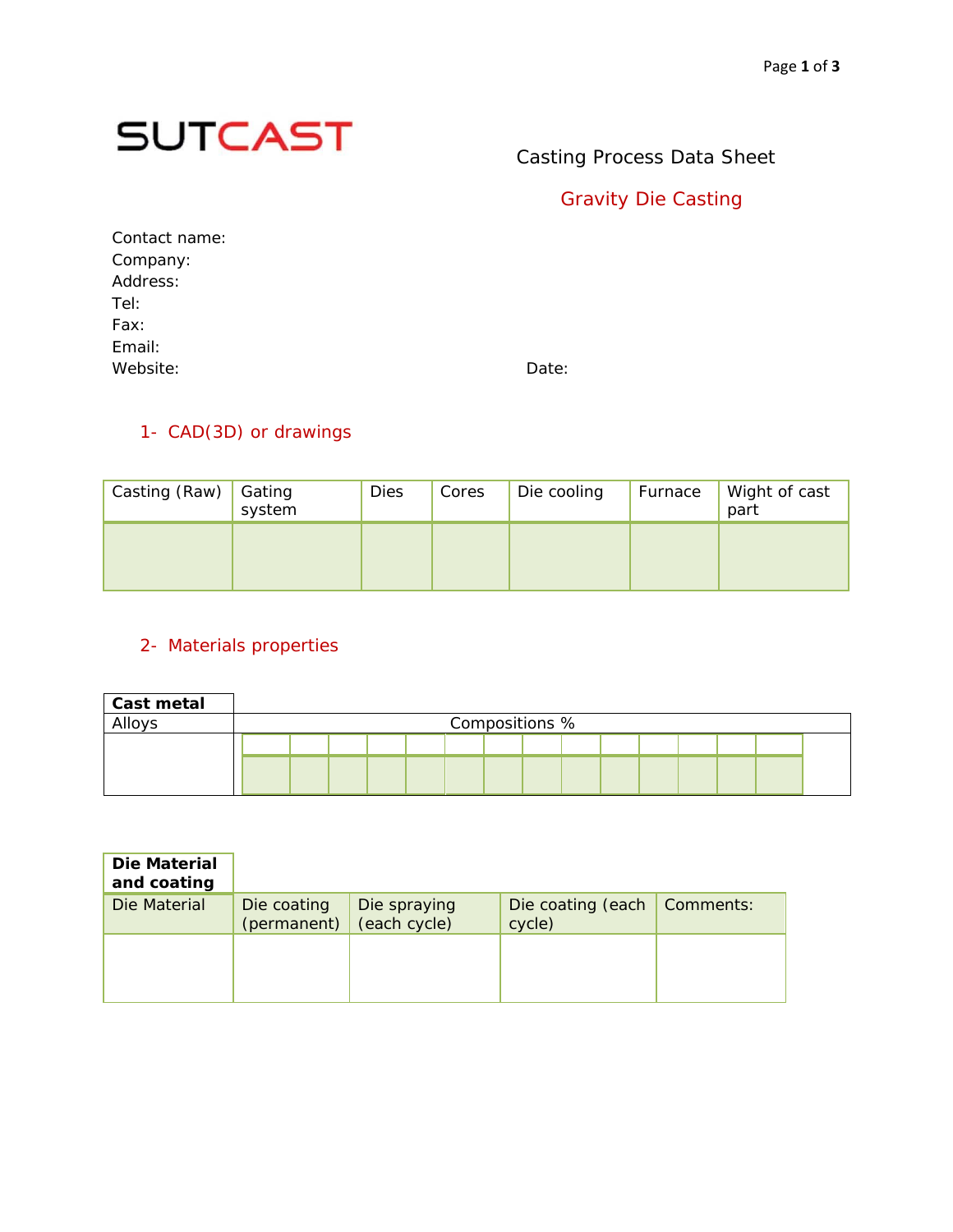# Gravity Die Casting

| Core      |         |               |                          |
|-----------|---------|---------------|--------------------------|
| Sand Type | Coating | <b>Binder</b> | Initial core temperature |
|           |         |               |                          |
|           |         |               |                          |

| <b>Others</b>                                |                                       |                                                           |                                                    |                            |                                                 |                                |
|----------------------------------------------|---------------------------------------|-----------------------------------------------------------|----------------------------------------------------|----------------------------|-------------------------------------------------|--------------------------------|
| Cast<br>[°C]                                 | temperature:                          | Degassing treatments                                      |                                                    | Filter                     |                                                 | refining<br>Grain<br>treatment |
|                                              |                                       |                                                           |                                                    | <b>Type</b>                | <b>Size</b>                                     |                                |
| Total<br>weight<br>of<br>alloy cast:<br>[kg] | Cycle<br>Time [s]                     | <b>Number</b><br>of<br>cycles<br>to<br>heat<br>the<br>die | Complete<br>cycle time<br>(cast<br>to<br>cast) [s] | Die opens<br>after         | Side cores<br>withdrawal<br>[s]                 |                                |
| Casting<br>removal<br>[s]                    | <b>Start</b><br>of<br>spraying<br>[s] | End<br>of<br>spaying<br>[s]                               | Duration<br>of<br>spaying:<br>[s]                  | Die<br>closes<br>after [s] | 0f<br>Start<br>filling<br>(second<br>cycle) [s] |                                |

### 3-Pouring process

| Pouring<br>Temperature °C | Pouring time (S) | Pouring rate kg/s | Die<br>Temperature °C |
|---------------------------|------------------|-------------------|-----------------------|
|                           |                  |                   |                       |